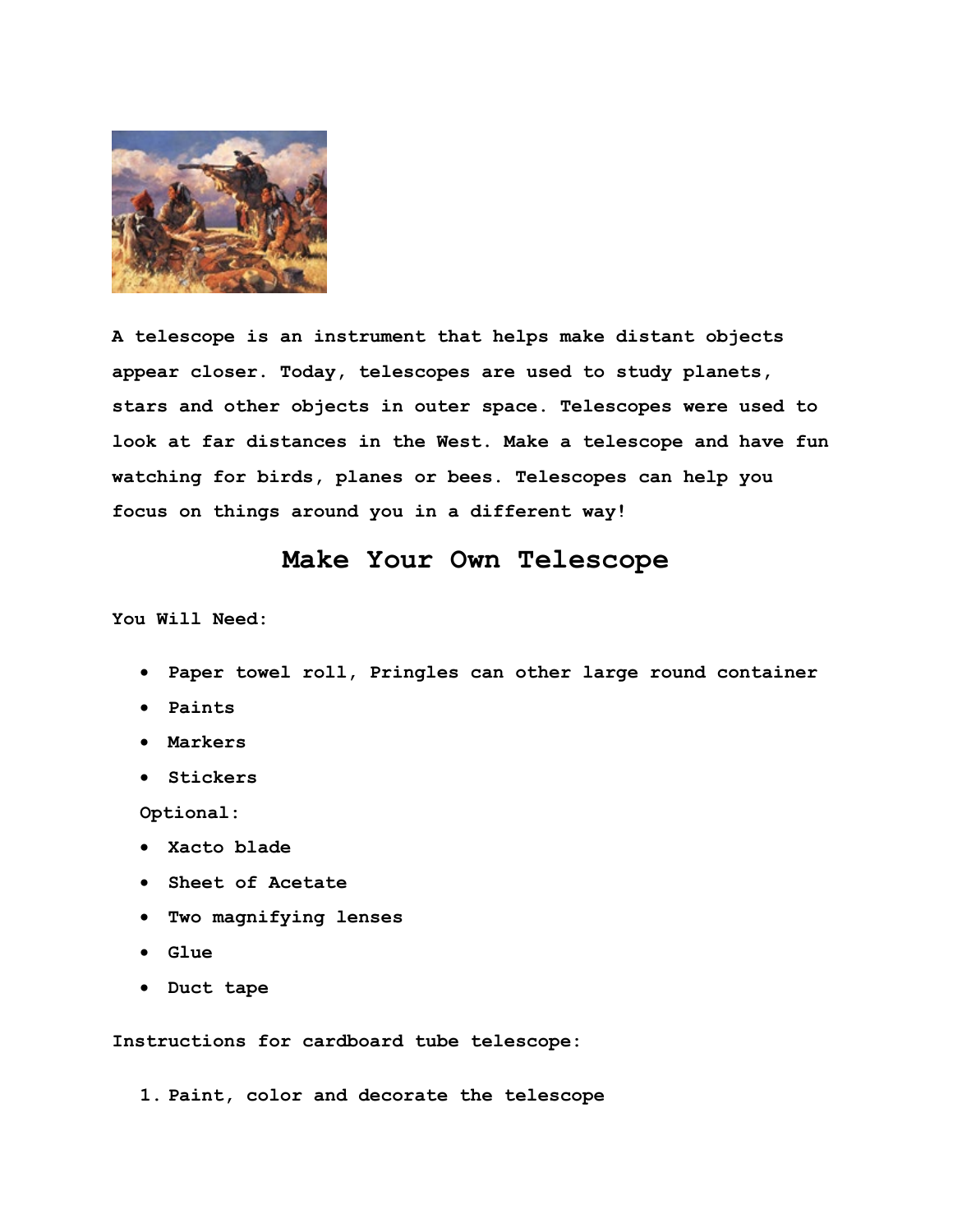**2. Enjoy!**

**Instructions to create slides for your telescope:**

- **3. Use the cylinder as a template and draw a circle onto the plastic sheet.**
- **4. Add rectangle to top half of the circle to create the slide shape. This will work as a handle and allow you to pull the slides out of their telescope.**



**5. Carefully cut out the shape**



**6. Cut a slit half way through your telescope**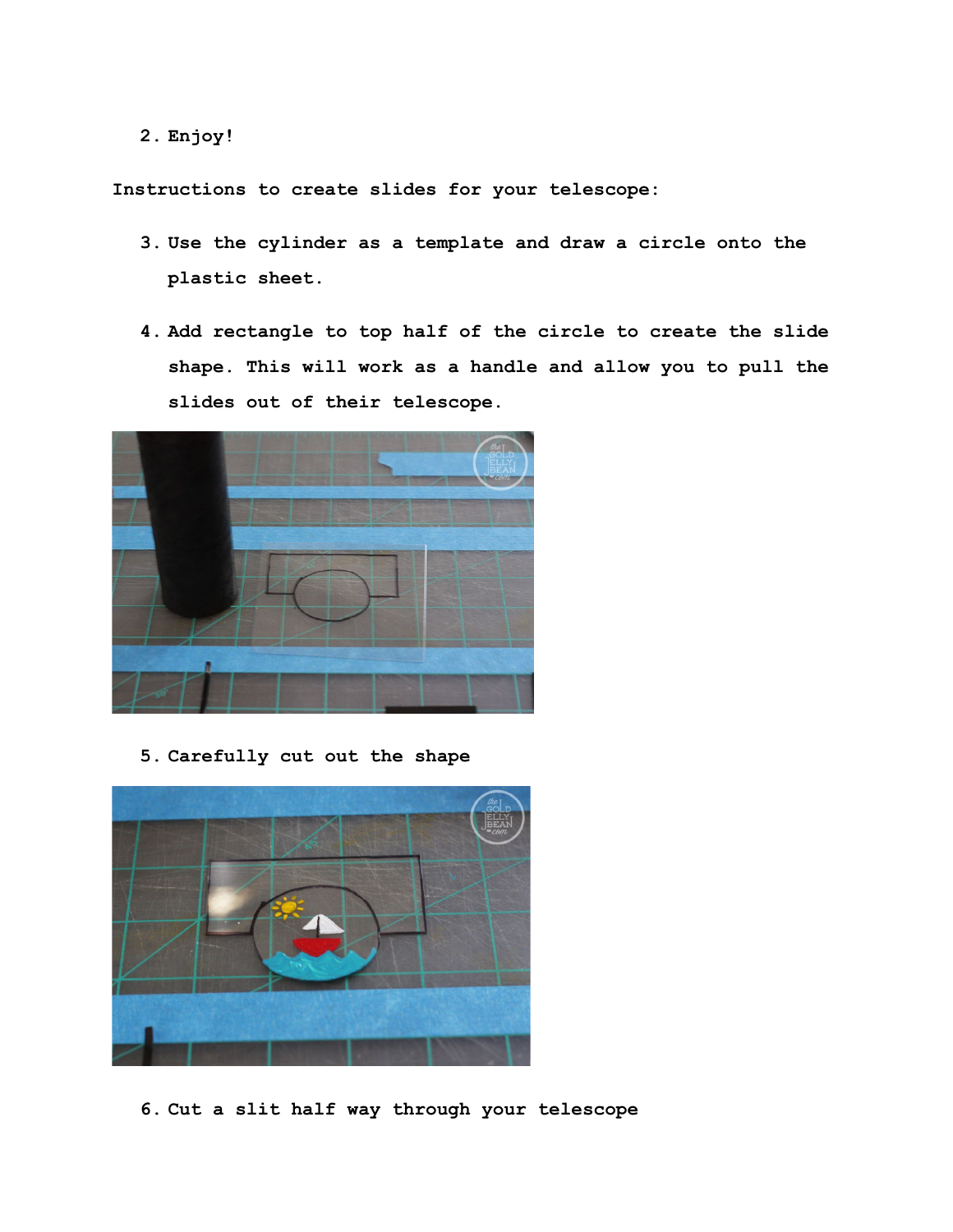

**7. Insert your slide** 



[http://thegoldjellybean.com/2012/06/diy-make-your-own-telescope](http://thegoldjellybean.com/2012/06/diy-make-your-own-telescope-kids-craft.html)[kids-craft.html](http://thegoldjellybean.com/2012/06/diy-make-your-own-telescope-kids-craft.html)

**Younger children:** Telescopes are great for watching birds. Go outside or look out a big window. Then ask your child where he thinks he'll see birds. In a tree? In the sky? On the sidewalk? On the grass? Encourage him to find birds with his telescope and describe them to you.